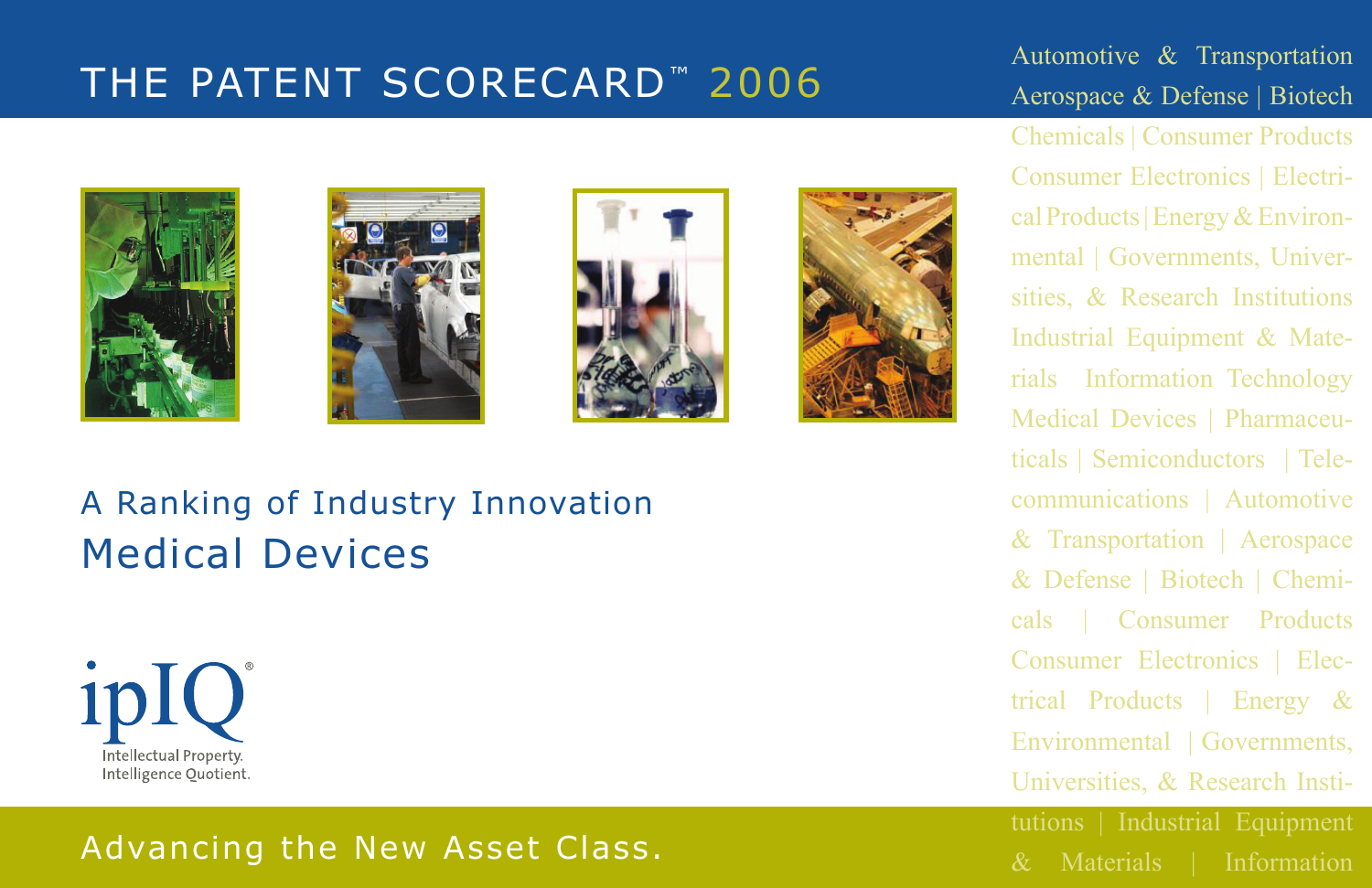## THE PATENT SCORECARD™ 2006

#### *Overview*

*The 2006 Patent Scorecard is an industry-by-industry ranking of corporate innovation and combines a series of indicators to arrive at patent quality, technological strength and breadth of impact. It has historically been published in MIT's* Technology Review and tracks the U.S. patent portfolios of more than 2500 of the world's top technology firms. As some of these firms *patent in multiple industries, they may appear in more than one ranking. This advance copy of the 2006 Patent Scorecard covers data through September 2005.* 

| RANKING & MOVEMENT compares<br>Icons are used to illustrate change<br>in position at a glance. |                |                              | changes in company position within<br>the industry from the previous year.       |      | TECHNOLOGY STRENGTH™ is the basis<br>of the rankings and provides an overall<br>assessment of a company's Intellec-<br>tual Property and innovation strength.<br>For the purpose of the advance 2006<br>Patent Scorecard the calculations are<br>extrapolated based on the number of<br>patents as of September 2005. |                                                   |                                                                                          | SCIENCE LINKAGE™<br>core science referenced in a com-<br>pany's U.S. patents. A high figure<br>indicates a company closer to the<br>cutting edge than its competitors<br>with lower values. |                   | reflects the                           |                   | Intellectual Property.                                                | TECHNOLOGY CYCLE TIME™ indi-   | cates a firm's speed in turning pro-<br>prietary research and innovation into |
|------------------------------------------------------------------------------------------------|----------------|------------------------------|----------------------------------------------------------------------------------|------|-----------------------------------------------------------------------------------------------------------------------------------------------------------------------------------------------------------------------------------------------------------------------------------------------------------------------|---------------------------------------------------|------------------------------------------------------------------------------------------|---------------------------------------------------------------------------------------------------------------------------------------------------------------------------------------------|-------------------|----------------------------------------|-------------------|-----------------------------------------------------------------------|--------------------------------|-------------------------------------------------------------------------------|
|                                                                                                |                | Ranking<br>& Movement        | Company                                                                          |      | Technology Strength™                                                                                                                                                                                                                                                                                                  | <b>Current Impact</b><br>Index <sup>™</sup> (CII) |                                                                                          | Science Linkage™<br>(SL)                                                                                                                                                                    |                   | <b>Technology Cycle</b><br>Time™ (TCT) |                   |                                                                       | Patent Count                   |                                                                               |
|                                                                                                | 2005           | 2004                         | (Includes subsidiaries and wholly<br>owned companies unless otherwise<br>noted.) | 2005 | 5-Year<br>Average                                                                                                                                                                                                                                                                                                     | 2005                                              | 5-Year<br>Average                                                                        | 2005                                                                                                                                                                                        | 5-Year<br>Average | 2005                                   | 5-Year<br>Average | 2005                                                                  | 5-Year<br>Average              |                                                                               |
|                                                                                                |                | $\equiv$                     | Honeywell                                                                        | 528  | 461                                                                                                                                                                                                                                                                                                                   | 102                                               | 94                                                                                       | 1.05                                                                                                                                                                                        | 1.27              | 10.08                                  | 9.32              | 515                                                                   | 484                            |                                                                               |
|                                                                                                | $\overline{2}$ | $\overline{2}$               | Boeing                                                                           | 393  | 223                                                                                                                                                                                                                                                                                                                   | 90                                                | 79                                                                                       | 0.49                                                                                                                                                                                        | 0.54              | 11.37                                  | 10.82             | 437                                                                   | 276                            |                                                                               |
|                                                                                                | 3              | $\overline{\phantom{a}}$     | Lockheed Martir                                                                  | 338  | 332                                                                                                                                                                                                                                                                                                                   | 117                                               | 109                                                                                      | 1.36                                                                                                                                                                                        | 1.81              | 8.70                                   | 7.96              | 290                                                                   | 307                            |                                                                               |
|                                                                                                | 4              |                              | United Technolonies                                                              | 200  |                                                                                                                                                                                                                                                                                                                       |                                                   |                                                                                          | 0.4                                                                                                                                                                                         | 0.21              | 11.45                                  | 10.48             | 284                                                                   | 324                            |                                                                               |
|                                                                                                | $5 -$          | $\overline{ }$               | COMPANY listings, unless otherwise<br>noted, include all subsidiaries and        |      |                                                                                                                                                                                                                                                                                                                       |                                                   |                                                                                          | CURRENT-IMPACT INDEX™ showcases the<br>broader significance of a company's patents                                                                                                          | 0.73              | 8.36                                   |                   |                                                                       | PATENT COUNT equals the number |                                                                               |
|                                                                                                | 6              | $\overline{a}$               | wholly owned companies normal-                                                   | 49   |                                                                                                                                                                                                                                                                                                                       |                                                   |                                                                                          | by examining how often its U.S. patents                                                                                                                                                     | 1.09              | 10.72                                  |                   | of U.S. patents awarded, exclud-<br>ing design and other special-case |                                |                                                                               |
|                                                                                                | $\overline{7}$ | $\qquad \qquad \blacksquare$ | ized by industry and for merg-<br>ers, acquisitions and divestitures.            |      |                                                                                                                                                                                                                                                                                                                       |                                                   | are used as the basis for other innovation<br>in the current year. A value of 100 repre- |                                                                                                                                                                                             | 0.84              | 8.47                                   | inventions.       |                                                                       |                                |                                                                               |
|                                                                                                | 8              | $\Delta$                     | ipIQ's Corporate Ownership Tree™<br>provides the structure for this orga-        |      |                                                                                                                                                                                                                                                                                                                       |                                                   |                                                                                          | sents average frequency, therefore a value<br>of 140 would indicate a company's patents                                                                                                     | 0.09              | 4.89                                   | 5.88              | 51                                                                    | 21                             |                                                                               |
|                                                                                                | 9              |                              | nizational view.<br>and Space                                                    |      | industry average.                                                                                                                                                                                                                                                                                                     |                                                   |                                                                                          | were referenced 40% more often than the                                                                                                                                                     | 0.34              | 12.00                                  | 11.65             | 113                                                                   | 140                            |                                                                               |

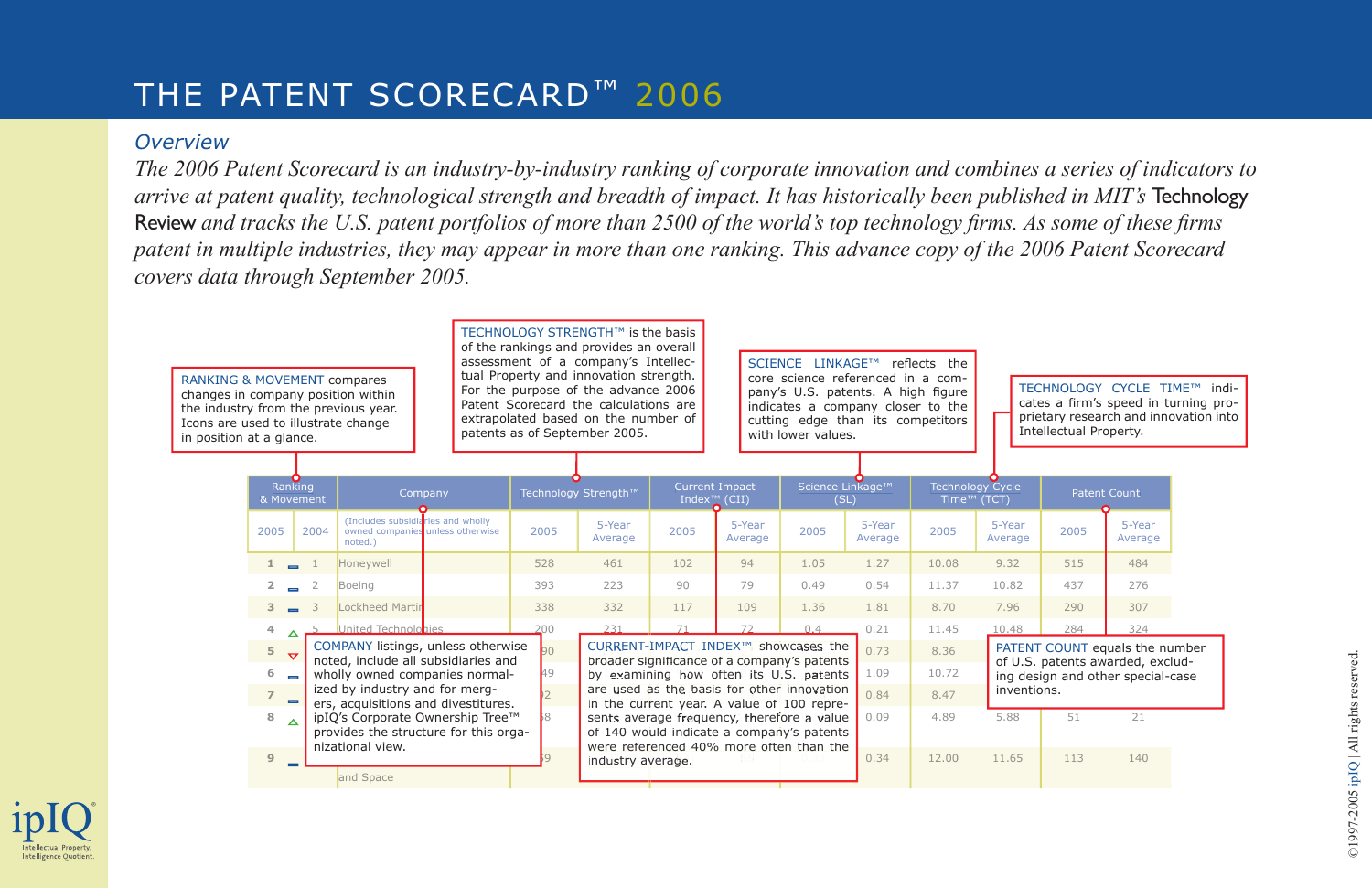## THE PATENT SCORECARD™ 2006

#### MEDICAL DEVICES

| Ranking<br>& Movement |                 |                | Technology Strength™<br>Company                                                  |      |                   | <b>Current Impact</b><br>Index <sup><math>TM</math></sup> (CII) |                   | Science Linkage™<br>(SL) |                   | <b>Technology Cycle</b><br>Time <sup>™</sup> (TCT) |                   | <b>Patent Count</b> |                   |
|-----------------------|-----------------|----------------|----------------------------------------------------------------------------------|------|-------------------|-----------------------------------------------------------------|-------------------|--------------------------|-------------------|----------------------------------------------------|-------------------|---------------------|-------------------|
| 2005                  |                 | 2004           | (Includes subsidiaries and wholly<br>owned companies unless otherwise<br>noted.) | 2005 | 5-Year<br>Average | 2005                                                            | 5-Year<br>Average | 2005                     | 5-Year<br>Average | 2005                                               | 5-Year<br>Average | 2005                | 5-Year<br>Average |
| $1 = 1$               |                 |                | Medtronic                                                                        | 575  | 680               | 195                                                             | 208               | 3.74                     | 3.41              | 9.47                                               | 8.24              | 296                 | 327               |
| $\overline{2}$        | <b>Separate</b> | 2              | <b>Boston Scientific</b>                                                         | 394  | 965               | 155                                                             | 265               | 3.06                     | 2.63              | 10.13                                              | 8.23              | 255                 | 359               |
| 3 <sup>2</sup>        | $\Delta$        | $\overline{4}$ | Johnson & Johnson                                                                | 370  | 638               | 99                                                              | 135               | 5.79                     | 5.03              | 10.66                                              | 8.67              | 375                 | 471               |
| ▽<br>4                |                 | 3              | Guidant                                                                          | 324  | 582               | 150                                                             | 231               | 3.98                     | 3.09              | 9.11                                               | 7.55              | 216                 | 256               |
| 5                     | $\blacksquare$  | 5              | <b>Olympus Optical</b>                                                           | 232  | 261               | 93                                                              | 91                | 0.12                     | 0.16              | 7.04                                               | 5.83              | 251                 | 285               |
| 6                     | O               | 6              | St. Jude Medical                                                                 | 168  | 188               | 163                                                             | 168               | 2.30                     | 2.15              | 8.25                                               | 7.07              | 104                 | 110               |
| $\overline{7}$        | $\triangle$ 13  |                | Masimo                                                                           | 155  | 37                | 1294                                                            | 256               | 1.88                     | 3.27              | 5.51                                               | 10.80             | 12                  | 13                |
| 8                     | -               | 8              | <b>Intuitive Surgical</b>                                                        | 143  | 62                | 563                                                             | 418               | 12.35                    | 9.22              | 9.84                                               | 7.73              | 26                  | 13                |
| 9                     | $\Delta$ 11     |                | Arthrocare                                                                       | 77   | 267               | 513                                                             | 1257              | 19.00                    | 10.26             | 9.69                                               | 8.05              | 15                  | 21                |
| 10                    | $\Box$ 10       |                | <b>Hillenbrand Industries</b>                                                    | 75   | 98                | 136                                                             | 139               | 0.51                     | 0.55              | 15.39                                              | 13.06             | 56                  | 70                |
|                       |                 |                |                                                                                  |      |                   |                                                                 |                   |                          |                   |                                                    |                   |                     |                   |
| 12                    | Δ               | 21             | Baxter                                                                           | 66   | 78                | 95                                                              | 91                | 5.83                     | 7.45              | 12.41                                              | 11.42             | 81                  | 86                |
| 14                    | $\Delta$ 18     |                | ResMed                                                                           | 57   | 66                | 224                                                             | 314               | 0.41                     | 0.61              | 12.77                                              | 10.46             | 26                  | 21                |
| 15                    | A               | 28             | <b>Nektar Therapeutic Systems</b>                                                | 47   | 45                | 210                                                             | 250               | 18.33                    | 12.02             | 12.43                                              | 9.94              | 23                  | 17                |
| 20 <sub>2</sub>       | $\Delta$ 31     |                | <b>General Hospital</b>                                                          | 35   | 41                | 59                                                              | 64                | 40.92                    | 36.07             | 7.94                                               | 7.43              | 59                  | 64                |
| 24 $\Delta$ 40        |                 |                | Gyrus Group                                                                      | 29   | 60                | 380                                                             | 498               | 0.00                     | 8.97              | 8.88                                               | 8.54              | 8                   | 11                |



The Patent Scorecard is organized at a company level, including all U.S. patents held by each company across multiple industry sectors. All 2005 rankings and indicators are predictive year-end numbers based on a September 2005 snapshot of ipIQ's data set. ipIQ continues to evolve our indicators as we advance the importance of Intellectual Property as the New Asset Class.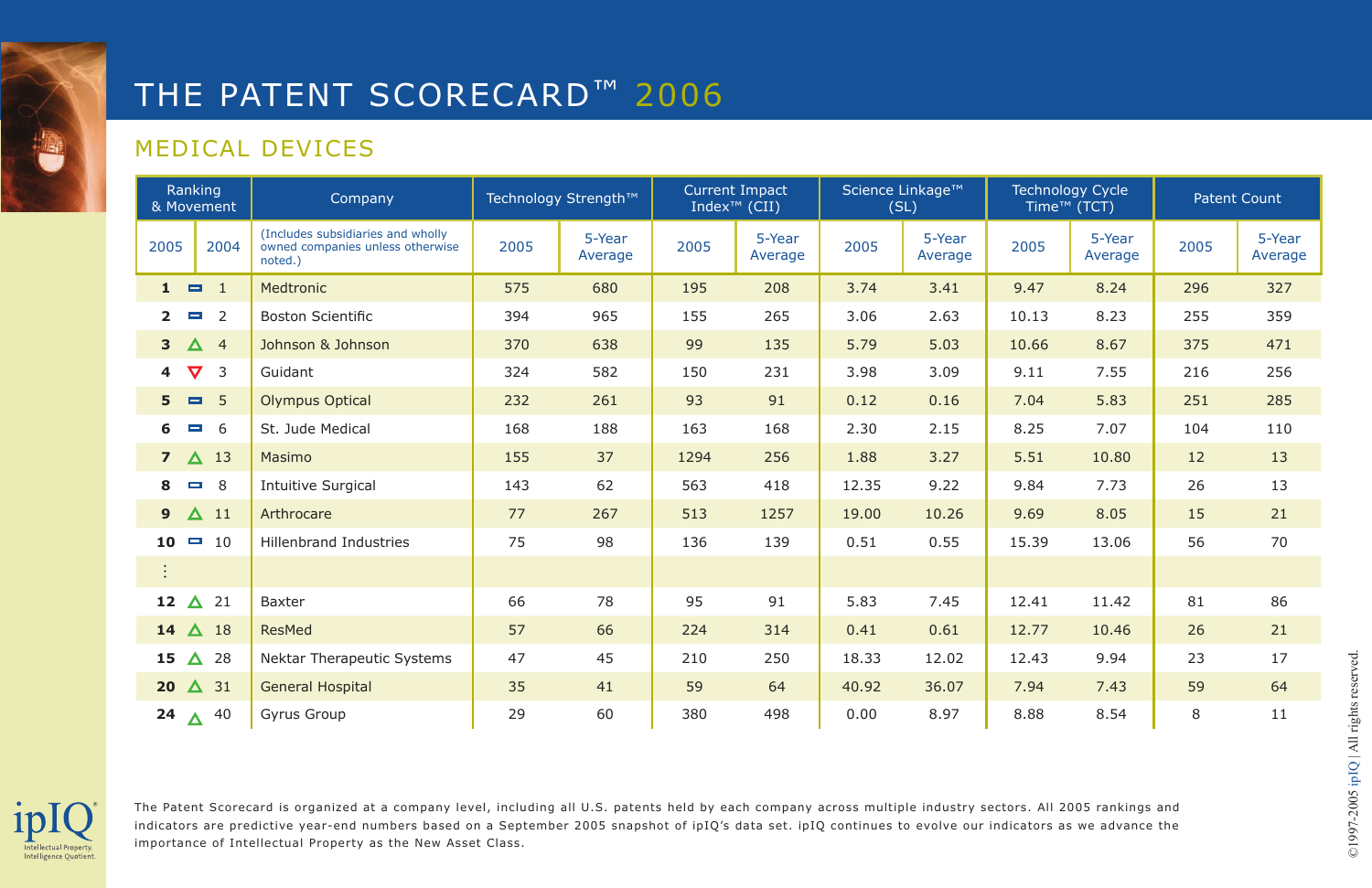## THE PATENT SCORECARD™ 2006

## MEDICAL DEVICES A focus on noninvasive technologies dominates patent quality.

*While the volume and quality of patents in the Medical Devices industry is trending downward, companies whose primary lines of business involve noninvasive technologies in areas such as surgical devices, drug delivery and patient monitoring are quickly climbing the ranks. Arthrocare, which broke into the top 10 with an impressive CII of 513, has internationally patented technology which allows for minimally invasive surgical procedures involving tissue removal and treatment. Their SL is also twice the industry average. Nektar Therapeutic Systems, which offers noninvasive deep-lung delivery systems, moved up thirteen positions to rank 15th and also has a CII that solidly out-competes the industry average. Masimo, with an industry crushing CII of 1294, ranked 7th, and ResMed, who ranks 14th, also follows this pattern.*

#### Trends

Looking to the Future Nanotechnology has the potential of becoming one of the fastest growing industry drivers in history. Patenting in this area is on the rise with numerous inventions already at the intersection of medicine and nanotechnology. Companies to watch include Gyrus Group and Intuitive Surgical with high quality patents and CIIs that topple the industry average.

#### International Perspective



#### Significant Movers

| Ranking<br>& Movement |                | Company                                                                           | Technology Strength™ |                   | <b>Current Impact</b><br>Index <sup><math>m</math></sup> (CII) |                   | Science Linkage™<br>(SL) |                   | Technology Cycle<br>Time™ (TCT) |                   | <b>Patent Count</b> |                   |
|-----------------------|----------------|-----------------------------------------------------------------------------------|----------------------|-------------------|----------------------------------------------------------------|-------------------|--------------------------|-------------------|---------------------------------|-------------------|---------------------|-------------------|
| 2005                  | 2004           | (Includes subsidiaries and wholly)<br>owned companies unless otherwise<br>noted.) | 2005                 | 5-Year<br>Average | 2005                                                           | 5-Year<br>Average | 2005                     | 5-Year<br>Average | 2005                            | 5-Year<br>Average | 2005                | 5-Year<br>Average |
| 27                    | $\triangle$ 42 | <b>American Medical Systems</b>                                                   | 23                   | 37                | 173                                                            | 205               | 18.78                    | 14.74             | 11.08                           | 9.59              | 14                  | 16                |
| 28<br>$\Delta$        | 66             | Animas                                                                            | 22                   | 19                | 297                                                            | 218               | 14.20                    | 6.67              | 6.94                            | 8.58              | 8                   | 8                 |
| 46 $\nabla$ 15        |                | Cook Group                                                                        | 13                   | 86                | 168                                                            | 325               | 0.29                     | 0.68              | 9.53                            | 7.91              | 11                  | 27                |
| 72                    | $\nabla$ 57    | Welch Allyn                                                                       | 4                    | 17                | 85                                                             | 98                | 0.00                     | 0.33              | 8.07                            | 9.73              |                     | 18                |